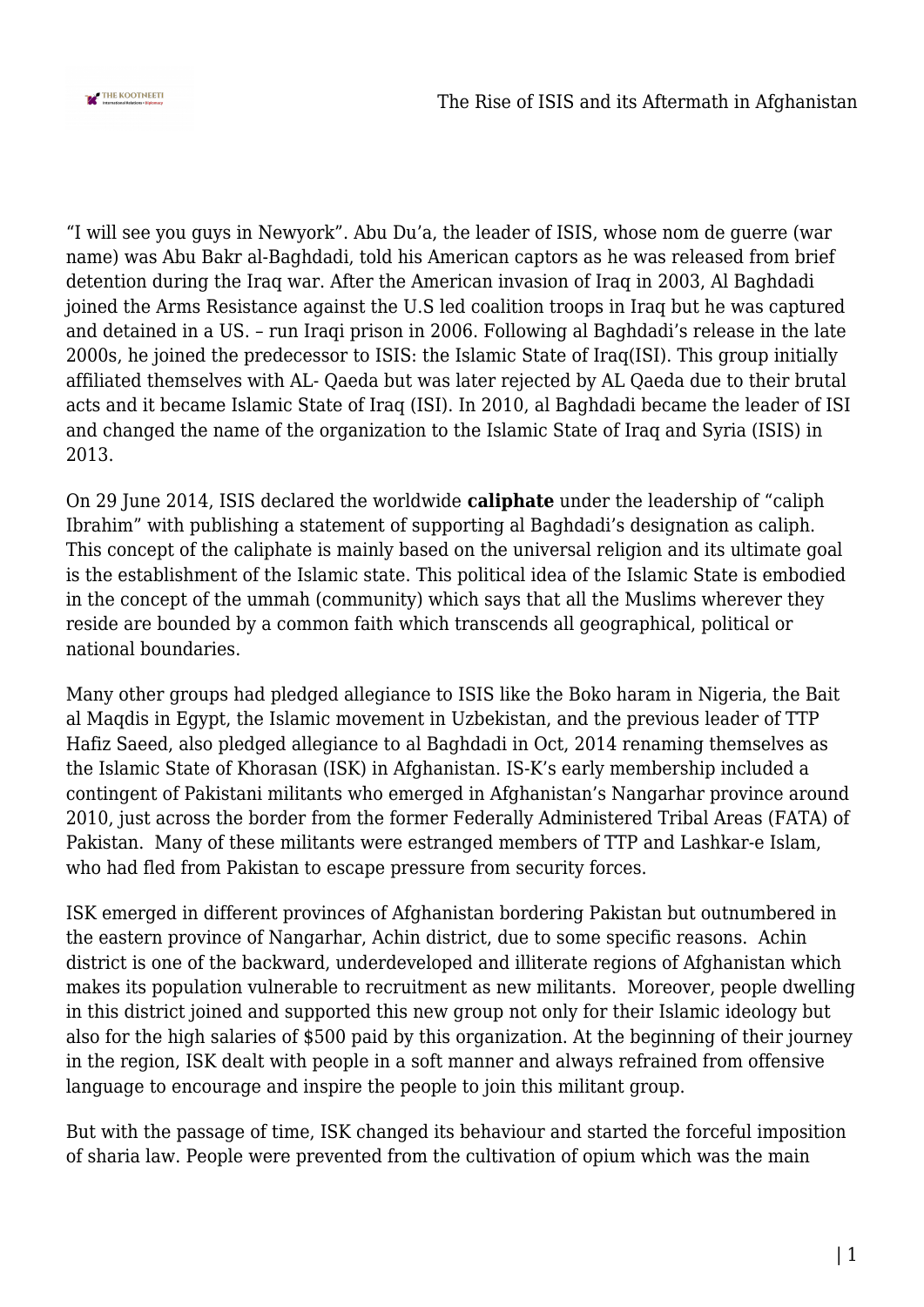

source of revenue for the locals of that region, seized drugs and sentenced drug-addicted people, however, majority of their own militants were drug addicts and sold drugs seized from the locals to meet their own financial needs. They introduced numerous fabricated laws that were neither in conformity to national, Islamic nor in conformity with the local laws. The militants of the group were indoctrinated to such an extent that they were willing to sacrifice everything for the interest of the group. One of their militants, involved in a robbery case, accepted his crime in front of the group's judicial committee. As per the Islamic rules, anyone involved in the robbery would have their hands cut off. Therefore, When the militants were cutting hands, he was chanting ''Allah ho Akbar''-Allah is the greatest.



Afghan Military Force/ Image: KT

Taliban and Afghan forces have attacked the Achin district many times but no one of them succeeded in retaking the district from ISK. This region was completely monopolized by this group and they ruled the people according to their own so-called sharia law. People started displacement from the region towards Jalalabad, the provincial capital because they were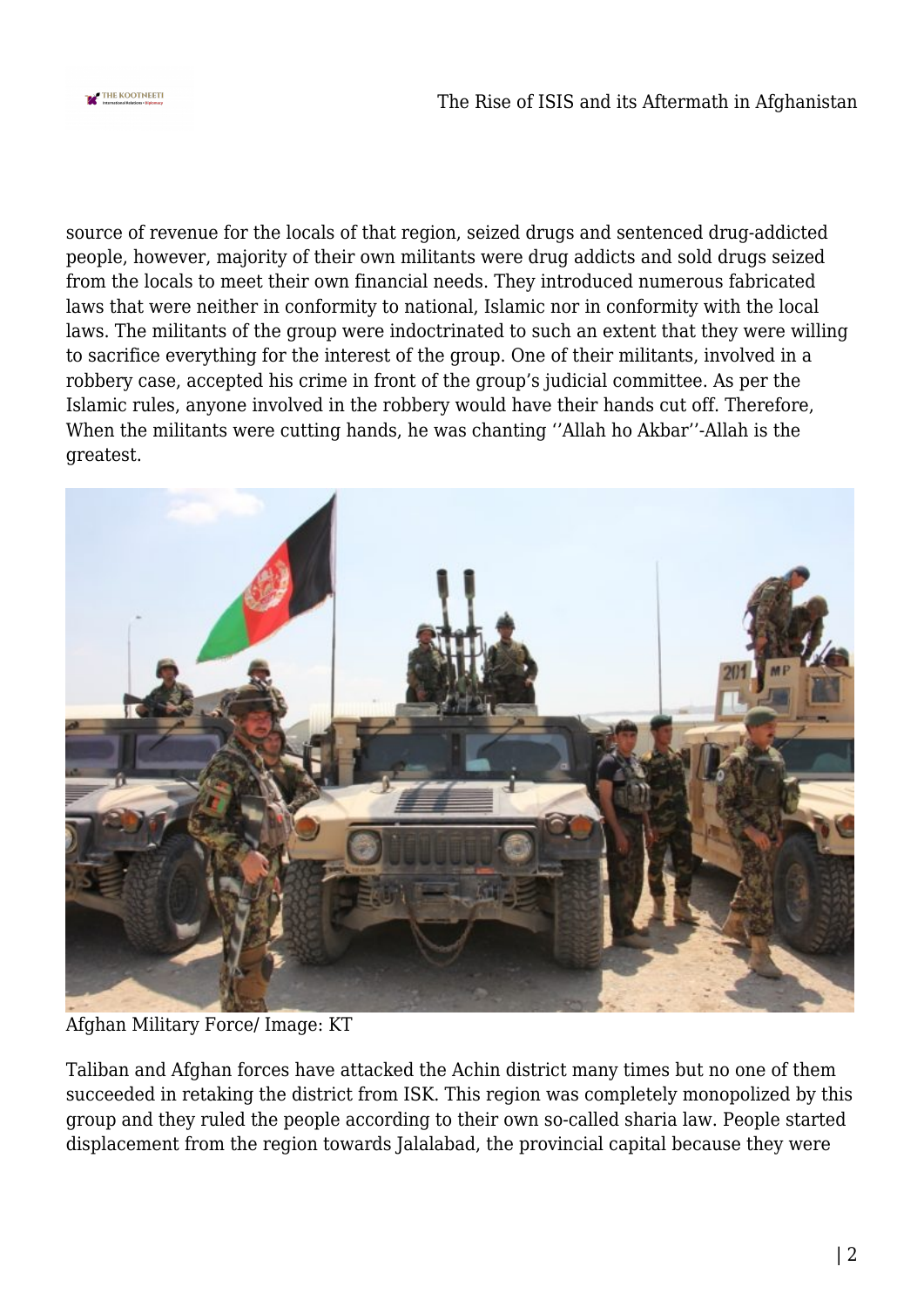

unable to abide by these brutal laws and tolerate the atrocities. Following is a short story which a person told in anonymity about the excessive brutalities perpetrated by ISK in Achin.

*"We all flocked outside after Friday prayer, according to the announcement in a sermon. They brought seven detainees to belong to Emirates a Taliban group, Afghan National Army member and spies. All were covered with black ski masks. Meanwhile, an ISIS militant rode on a trained horse, having a sharp sword in hands and reached to the spot. He decapitated all of them and shouted "Allah ho Akbar". With the sound of Allah ho Akbar, we all scattered like flies in the air and no one knows what happened. But later on, it was realized by people who delivered us to a hospital that the place was targeted by a US drone. Many people were injured, and the ISIS militant who was beheading the prisoners was burned by drone attack. I still have the scene in my mind which has really affected me mentally and can't take out those thuds of the sword from my mind when he was beheading those innocent people".*

Furthermore, they knelt innocent elders of the Shenwari nation belong to the same district on the bombs accused of in affiliation to the Taliban. A gruesome video also uploaded by them to YouTube. These kind of brutal acts were the routine of every day in Daesh or ISK controlled areas.

Afghan Commando assisted by US special forces have been fighting with the ISK in Achin for the last few years and have made significant progress contributing to the liberation of some villages but there are speculations that united states itself is assisting this militant group and supplying food and weapons to them through helicopters which have put the Afghans in doubt. The US dropped the " mother of all bombs" – the most powerful conventional bomb in the American arsenal formally known as GBU-43/B massive ordnance air blast on 13 April 2017 on ISIS Khorasan cave complex in Achin district, Nangarhar. According to a statement from the United States military in Afghanistan, the bomb hit a tunnel complex but they didn't say how many militants were killed or whether the bombing caused any civilian casualties. The fact is that it was only experience of their conventional bomb which is clear from the following statement of the Ex-president of Afghanistan Hamid Karzai:

"This is not the war on terror but the inhuman and most brutal misuse of our country as a testing ground for new and dangerous weapons". This claim of Ex-president was further forged by the locals of Achin who stated that there was neither weapons depot nor any single ISIS fighter in the targeted region.

Currently, Achin district has been cleared by Afghan Forces from this group but there are